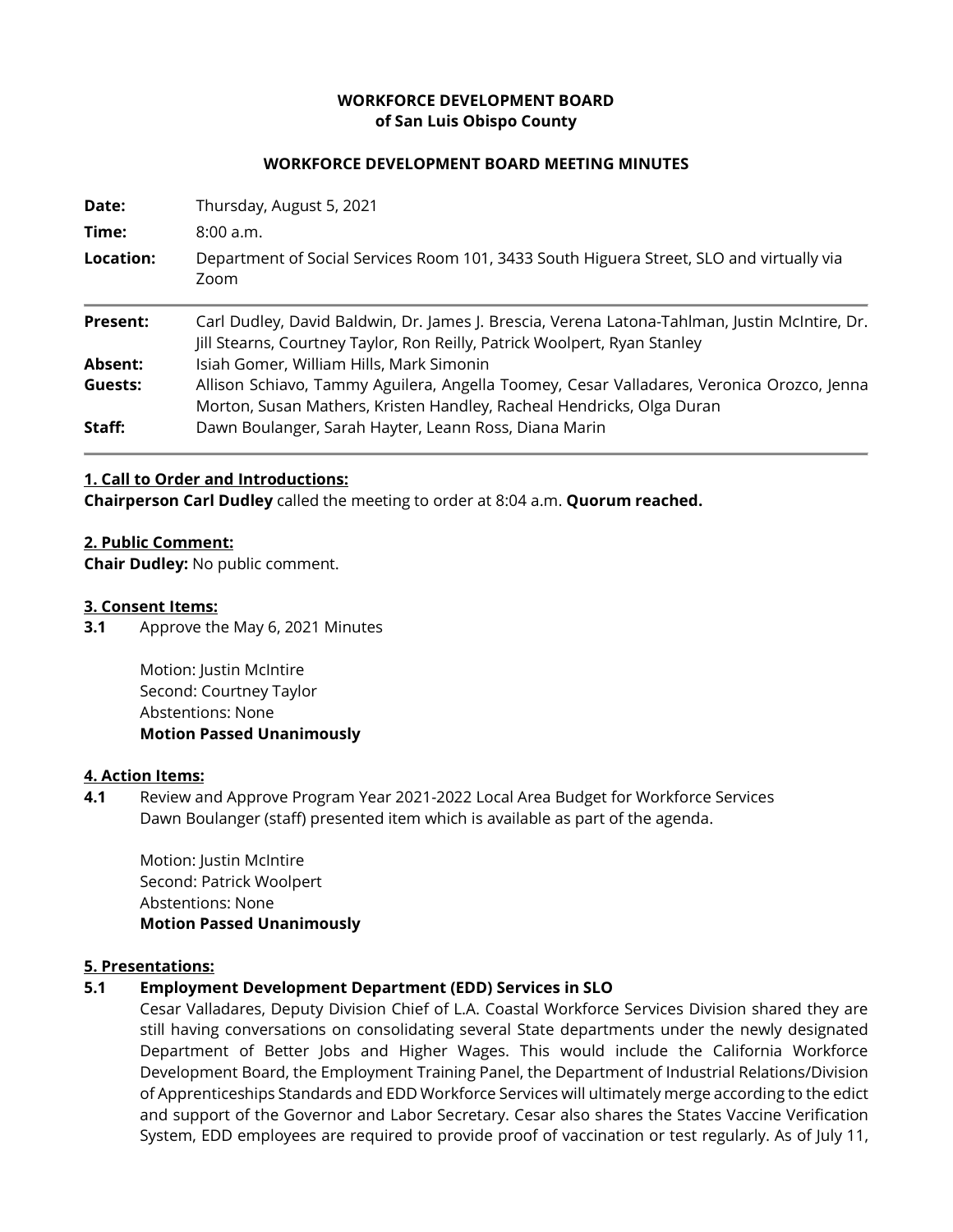seek work requirement will be reinstated for most receiving unemployment insurance. The presumption of eligibility payments started being issued July 23 to clear out any pending payments outstanding in the system. In person services through the Workforce Services branch of EDD has different stages and is in process of working out guidelines to have a security guard presence. EDD is still offering virtual services at this time, such as virtual inbox answering questions at [wsbsanluisobispoinfo@edd.ca.gov,](mailto:wsbsanluisobispoinfo@edd.ca.gov) direct phone line 805-858-3508, virtual workshops and Reemployment Services and Eligibility Assessments (RESEA) via phone and Zoom platform. Cesar also shared they are working on a UI Navigator position for SLO, this person would connect individuals with Unemployment Insurance branch. There is additionally the Veteran program working currently with ten veterans locally and the Migrant Seasonal Farm Worker (MSFW) program helping farm workers through mobile line and IPAD to meet via facetime to assist with Unemployment Insurance as well.

**Amended from Micro Seasonal Farmworker to Migrant Seasonal Farmworker**

**Chairperson Dudley: Speaks. Veronica Orozco – guest: Speaks.**

### **6. Information/Discussion Items:**

**6.1 Receive PY 20-21 Eckerd AJCC Contract Performance Report** Sarah Hayter (Staff) presented the item, which is available as part of the agenda.

**Chairperson Dudley: Speaks. Tammy Aguilera-guest: Speaks.**

**6.2 Receive PY 20-21 Eckerd AJCC Contract Performance Report** Sarah Hayter (Staff) presented the item, which is available as part of the agenda.

**Chairperson Dudley: Speaks. Tammy Aguilera-guest: Speaks. Justin McIntire-Board Member: Speaks.**

# **7. Reports:**

# **7.1**

**a) Executive Committee Report:** Chairperson Dudley reported that since the last Board meeting the Executive Committee approved the Draft Scope of Work and Budgets for both the AJCC and WIOA Youth service contracts for PY 2021-2022 with Eckerd Youth Alternatives, Inc. As well as contract with Ventura County for California Climate Investments Program in the Amount of \$148,011. The Executive committee additionally approved 5 Workforce Development Board member appointments and 1 Business Council member appointment between their June and July meetings. Chairperson Dudley shared that other meetings he attends were starting to go back to in person meetings but with the new Delta variant masks are back and most organizations are still on Zoom especially with virtual meetings being more convenient and people don't have to travel.

**b) Business Council Report:** Verena Latona-Tahlman shared the Business Council met in June discussing AJCC business services outreach in hopes to better inform businesses and job seekers alike about the services and resources available through the AJCC. The council also received an update about survey sent to the first round of Covid Small Business Grant recipients, findings that came from this were that there were many challenges endured by these businesses because of the pandemic, and most continue to struggle with staffing. However, they do anticipate making full recovery. There was also reported to be a lack of awareness about the Workforce Development Board and AJCC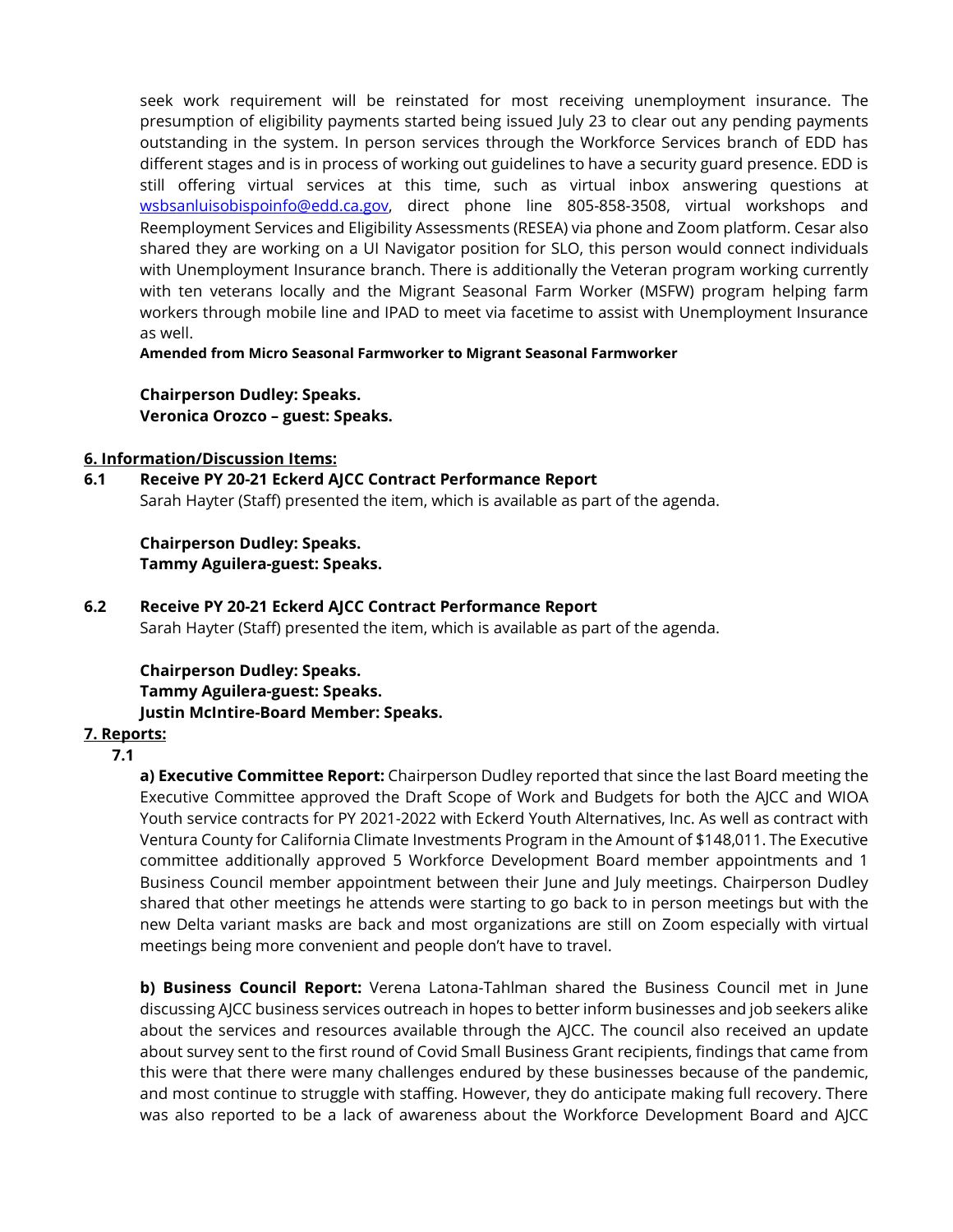services. Verena also shared that the Business Council is looking for business community representation and membership.

**c) Staff Report:** Sarah Hayter (Staff) shared that the Workforce Development Board brought in an additional \$240,000 in grants, operating over \$400,000 in special grants in addition to formula funds. These grants help support special populations such as justice involved individuals, Covid impacted individuals, dislocated workers and partnerships in pre-apprenticeship programs. Sarah additionally shared Business Council accomplishments over the year such as focusing on commercial drivers license prep course, Covid Small Business Grant administration and strategies of Rapid Response outreach and coordination in reporting business closures. Sarah also shares the AJCC moved locations to the Acacia Creek Business Park at 3450 Broad Street, Suite 103 in San Luis Obispo. This fiscal year the Workforce Development Board additionally updated the MOU with AJCC partner agencies. Workforce Development Board staff conducted AJCC and WIOA Youth program monitoring as well as participated in State run virtual WIOA Fiscal and Procurement monitoring. Dawn Boulanger (staff) shares SB1 Grant updates, first cohort of 7 individuals is graduating on August 18 with their Multi Craft Core Certificate for successfully completing the pre-apprenticeship program with one possibly two of them already picked up by the Plumbers and Pipefitters apprenticeship program. Dawn additionally shared conferences are coming back, Meeting of the Minds is taking place next month, with encouraged attendance by board members. Additionally, there is a webinar being hosted by Morris and Garritano in partnership with the WDB for Innovative Strategies for Recruitment and Retention.

# **8. Administrative Entity Update:**

### **8.1 Receive and Review Rapid Response Update**

Diana Marin (Staff) presented the item, which is available as part of the agenda.

### **9. Board Member Workforce Development Updates:**

Courtney Taylor shares the merge of the Women's Shelter/Stand Strong and RISE with new name of Lumina Alliance. Courtney also shares new website redefineslo.org, a resource and prevention department that works with parents to talk about body autonomy, gender identity, health masculinity and healthy pronouns, working towards domestic violence prevention.

Ron Reilly shares in the architecture, engineering, and construction (AEC) community building materials are causing stir but biggest struggle is being able to recruit talent locally without having to outsource to large firms from the rest of California.

David Baldwin shares the pipe trades and local electrical workers held a couple events at the Mid State fair such as ice cream social for the kids in the livestock area, when kids came to get their ice cream they were able to talk about careers available through apprenticeship and the different trades. There was also a meet and greet held with school staff, CTE, REACH, elected officials, County Board of Supervisors, and Division of Apprenticeship Standard to talk about the importance of apprenticeship for our community and what it means to make pathways for these head of household jobs.

Patrick Woolpert shares that they can't find the licensed staff they require in the community causing them to have to advertise for these positions outside of the community, pay housing stipends and housing relocation to attract these positions to their facilities. Patrick additionally shares his goal is to continue to work with Cuesta and Hancock college to continue to offer development courses for the LVN and RN positions to grow local talent locally and fill local jobs.

Justin McIntire shares what services DOR offers to do presentation for new members.